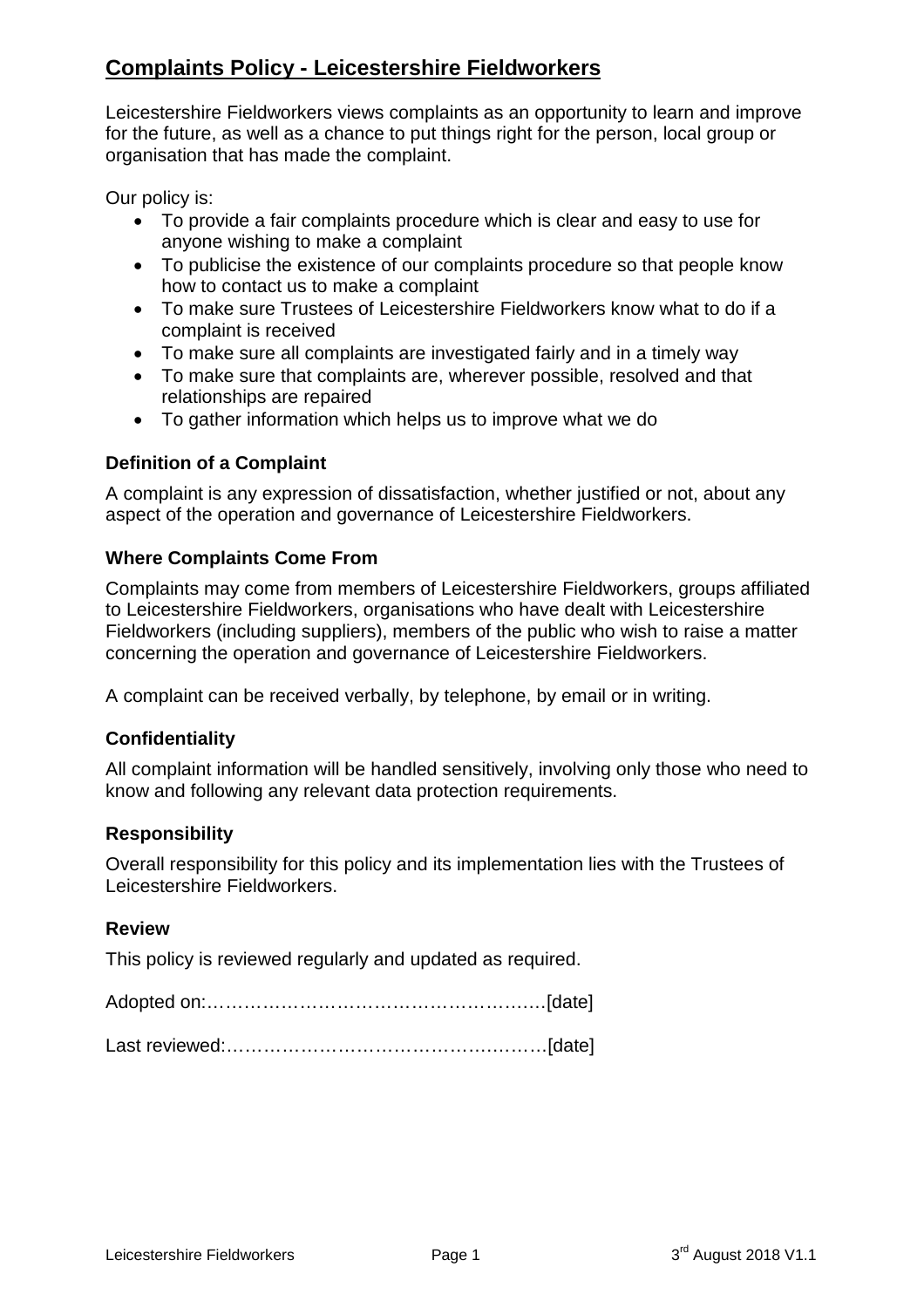# **Complaints Procedure of Leicestershire Fieldworkers**

## **Publicised Contact Details for Complaints:**

Written complaints may be sent to Leicestershire Fieldworkers, to the current Chairman of the Fieldworkers, or to any member of the Committee. Complaints can also be sent by email to [info@leicsfieldworkers.co.uk](mailto:info@leicsfieldworkers.co.uk)

Verbal complaints may be made in person to any Leicestershire Fieldworkers Trustee or Committee Member at any events or activities. Names of the Trustees/Committee members will be updated on the website after each AGM.

### **Receiving Complaints**

Complaints may arrive through channels publicised for that purpose or through any other contact details or opportunities the complainant may have.

Complaints received by telephone or in person need to be recorded.

The person who receives a phone or an in person complaint should:

- Write down the facts of the complaint or ask the complainant to do this at the time, or, where appropriate, ask the complainant to send a written account by post or by email so that the complaint is recorded in the complainant's own words.
- Take the complainant's name, address, telephone number and email address
- Note down the relationship of the complainant to Leicestershire Fieldworkers (for example: public, member, supplier)
- Tell the complainant that we have a complaints procedure and make arrangements to forward this to them by post or by email
- Tell the complainant that they will be told by post or email what will happen next and how long it will take

For further guidelines about handling verbal complaints, see **Appendix 1**

## **Resolving Complaints**

## *Stage One*

In many cases, a complaint is best resolved by the person responsible for the issue being complained about. If the complaint has been received by that person, they may be able to resolve it swiftly and should do so if possible and appropriate.

Whether or not the complaint has been resolved, the complaint information should be passed to the Chairperson of Leicestershire Fieldworkers within one week of receipt, or, if this is not possible, to another officer of the Committee, including the Vice-Chairman, Treasurer or Secretary.

On receiving the complaint, the Secretary of Leicestershire Fieldworkers will record any complaint received in a complaints log book. If it has not already been resolved, the Chairperson with the Secretary will investigate it and to take appropriate action. The Chairperson and/or the Secretary can delegate investigation to another member of the Trustees. If the complaint is about a Trustee then that person may not investigate the complaint.

If the complaint relates to a specific person, group or body, they should be informed and given a fair opportunity to respond.

Complaints should be acknowledged by the person handling the complaint within 10 days. The acknowledgement should say who is dealing with the complaint and when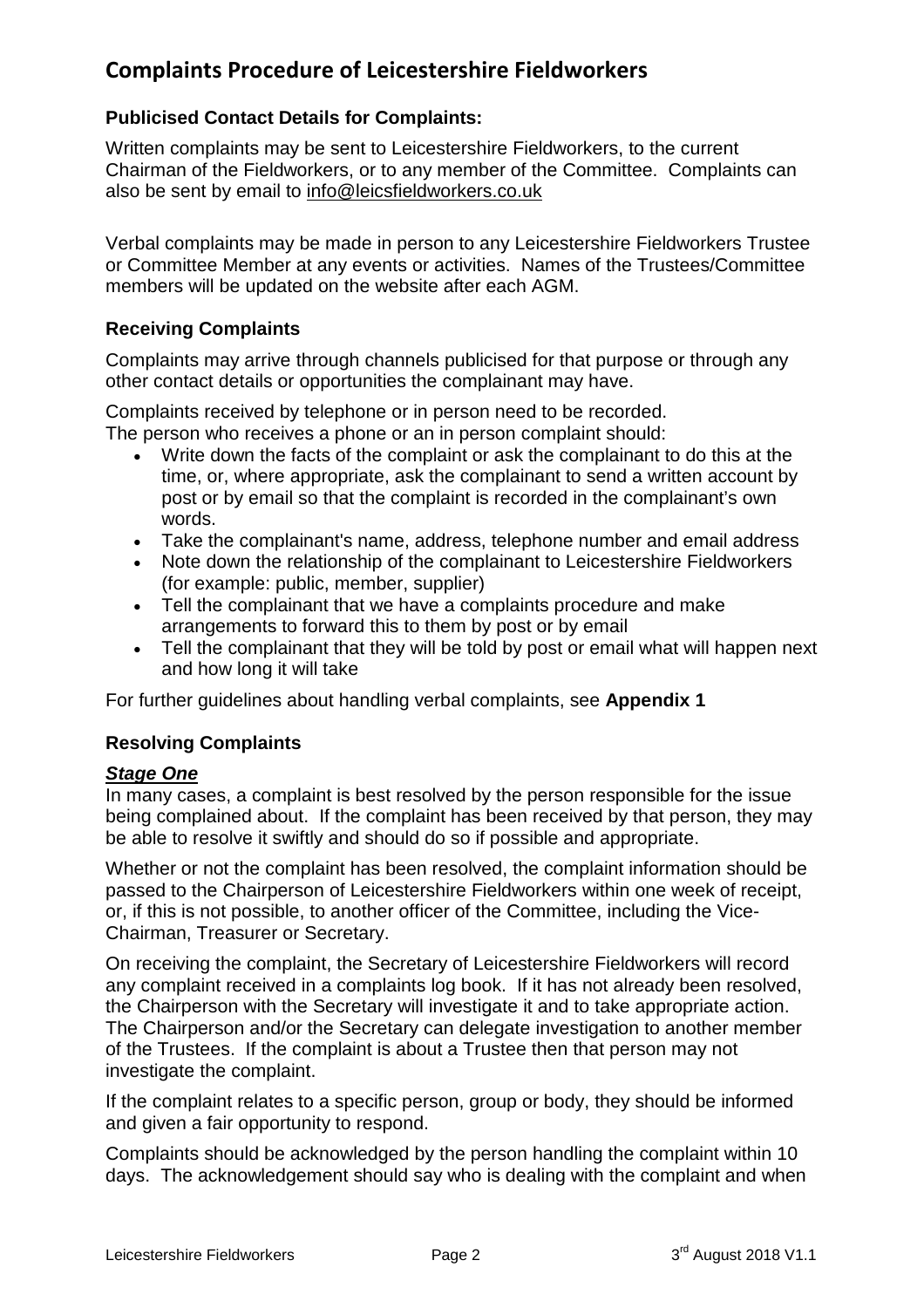the person complaining can expect a reply. A copy of this complaints procedure should be attached.

Ideally complainants should receive a definitive reply within four weeks. If this is not possible because for example, an investigation has not been fully completed, a progress report should be sent with an indication of when a full reply may be given.

Whether the complaint is justified or not, the reply to the complainant should describe the action taken to investigate the complaint, the conclusions from the investigation, and any action taken as a result of the complaint.

## *Stage Two*

If the complainant feels that the problem has not been satisfactorily resolved at Stage One, they can request that the complaint is reviewed by an external organisation. At this stage, the complaint will be passed to the Chairman of the Leicestershire Archaeological and Historical Society (LAHS).

The request for external review should be acknowledged within a week of receiving it. The acknowledgement should say who will deal with the review and when the complainant can expect a reply.

The LAHS Chairperson may investigate the facts of the case themselves or delegate a suitable person to do so. This may involve reviewing the paperwork of the case and speaking with the person who dealt with the complaint at Stage One.

If the complaint relates to a specific person, they should be informed and given a further opportunity to respond.

The person who dealt with the original complaint at Stage One should be kept informed of what is happening.

Ideally complainants should receive a definitive reply within four weeks. If this is not possible because for example, an investigation has not been fully completed, a progress report should be sent with an indication of when a full reply will be given.

Whether the complaint is upheld or not, the reply to the complainant should describe the action taken to investigate the complaint, the conclusions from the investigation, and any action taken as a result of the complaint.

The decision taken at this stage is final, unless the LAHS Chairperson decides it is appropriate to seek external assistance with resolution. Further advice will then be sought from Voluntary Action Leicester.

## **External Assistance**

The complainant can also complain to the Charity Commission. The commission's involvement in looking at complaints is limited to issues that pose a serious risk of significant harm to a charity's beneficiaries, assets, services or reputation.

Information about the kind of complaints in which the Charity Commission can be involved is available on their website at: [www.charitycommission.gov.uk/publications/cc47.aspx](http://www.charitycommission.gov.uk/publications/cc47.aspx)

## **Variation of the Complaints Procedure**

The Fieldworkers Trustees may vary the procedure for good reason. This may be necessary to avoid a conflict of interest, for example, a complaint about the Chair should not also have the Chair as the person leading the review.

## **Monitoring and Learning from Complaints**

Complaints are reviewed annually to identify any trends which may indicate a need to take further action.